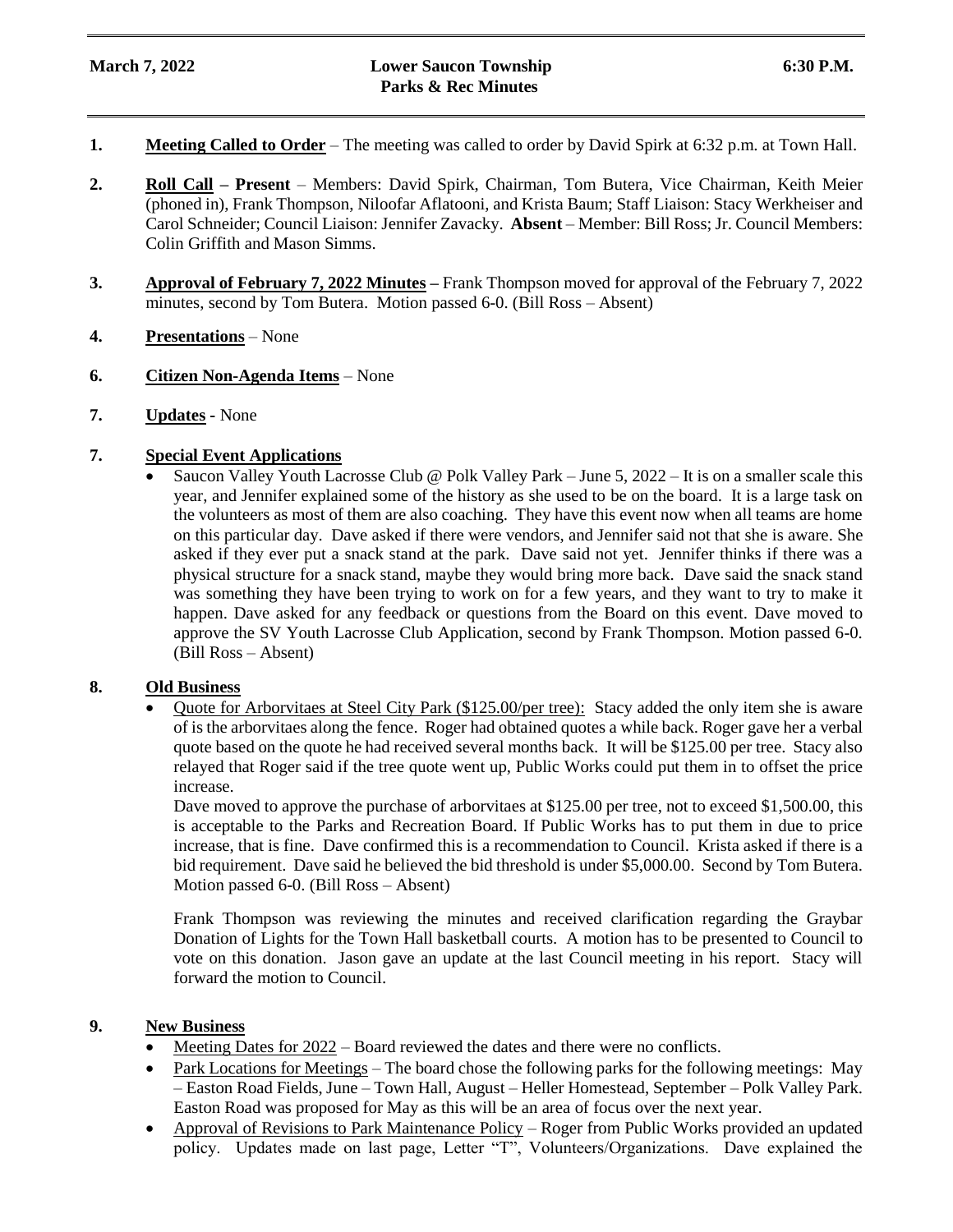volunteers in Hellertown take care of the base paths, line the fields with lime, raking and dragging the dirt to be sure it is smooth before and after each game, and at Polk Valley Park, it was determined a long time ago that Public Works would do it. In order to keep the fields maintained, it really needs to be done before and after each game. Dave said many teams preferred not to use these fields because they didn't stay as nice as Dimmick Fields. Jason proposed for families/volunteers to do some of the work between games. Dave said there were times when some even cut the grass because depending on weather, the grass grows more than other times. It is hard to field the ball in long grass, and the ball can also hop in a way that can be dangerous if the field is not smooth. This would be for soccer as well. Jennifer also mentioned there is a certain mix that has to be used, and when she talked to the softball coach, they want to be sure it is done right. Frank asked who the volunteer should contact regarding doing the work and the process. Dave said they would email the Township Staff. Jen suggested to consider listing a timeframe, maybe on an annual basis. Carol stated that they come in and complete the contracts for the ballfields, and that would be a perfect time.

Dave suggested to amend Letter "T" in the Maintenance Policy for Township Park to add the word "annually". Letter "T", to read: "Volunteers/Organizations wishing to donate time, services, or material *annually* will need to provide the following:" Jennifer asked once this update is complete, can someone notify the organizations of the updates made. Dave said as Carol sends out regular notices for rain, she can do that as well. Jen said she isn't sure if lacrosse would do this, but it would be good to notify them if they would want to fix up fields since they are allowed to do it now. Krista asked if there needs to be a discussion about liability if people are using that on the Township property. Dave said he thought he saw something about proof of insurance  $-$  it is noted as the last item. Frank Thompson moved to recommend to accept the rules with the one change off the word "annually" on Section T. Second by Krista Baum. Motion passed 6-0. (Bill Ross – Absent)

Dave said he would like to discuss the snack stand at Polk Valley Park and place it on the April agenda as Old Business. Jennifer asked for some background and history. Dave provided the background. He and Tom were on the original plan design of Polk Valley Park, and they have tried over the years to have a snack stand there. He said it a huge difference maker for attendance. Someone asked if bathrooms were included in design. Dave said in the original design, where one would park, above the first field coming from the road, that is where the Community Center would go. He doesn't recall if there was snack stand. Dave said it never went anywhere in past, but last year it started to go somewhere. They proposed a snack stand to be placed where all the paths meet, and that it had no water or sewer. There is a well there that is not being used. The proposal was to build this block structure that would allow people to open a window, set up coolers, ice, sell drinks, and sell hot dogs on a roller. Dave was looking for approval to build it out of block and see if they could get donated blocks and labor. He said that is where it was left. He was hoping it was something the Board could work on. Krista said she had a suggestion for raising money and getting the town involved. She had an idea from a program in Brigantine. The community would buy sharks made of wood that had a coating and she can find out the exact material, and they are decorated and hanging all along the fence. She was thinking to do something similar but sports related. Dave said they were hoping to get all the sports groups together and see how they wanted to do this. Fundraise together? Separately? First, Council approval is needed for the build and there is planning that needs to be done. Dave said it can be discussed more at next meeting. Dave asked Stacy and Carol to find out what can be found on the prior discussions on the snack stand. Stacy will review the prior minutes. Krista thought she recalled Jason asking Council last year about covering electric. Dave said he does recall that too since Jason was at a meeting last year. Tom said electric would be needed to run an electric roller and would be nice to have.

Jennifer provided an update on pickleball. She reached out to the resident who was interested in doing research. Jennifer did some of her own research said Quakertown has a very nice set up in one of their parks. She said more communities are playing this now. She said there is a U.S. Pickleball Association and they provide grants if you have a place to play. She said it is Places 2 Play and there are grants available to buy equipment. She said she would like to look into residents helping to form a taskforce and get some ideas, and also thinks it is a nice sport that all ages can play. Dave and Krista agreed, and felt it was a great idea and should be added to the Old Business agenda items. Dave and